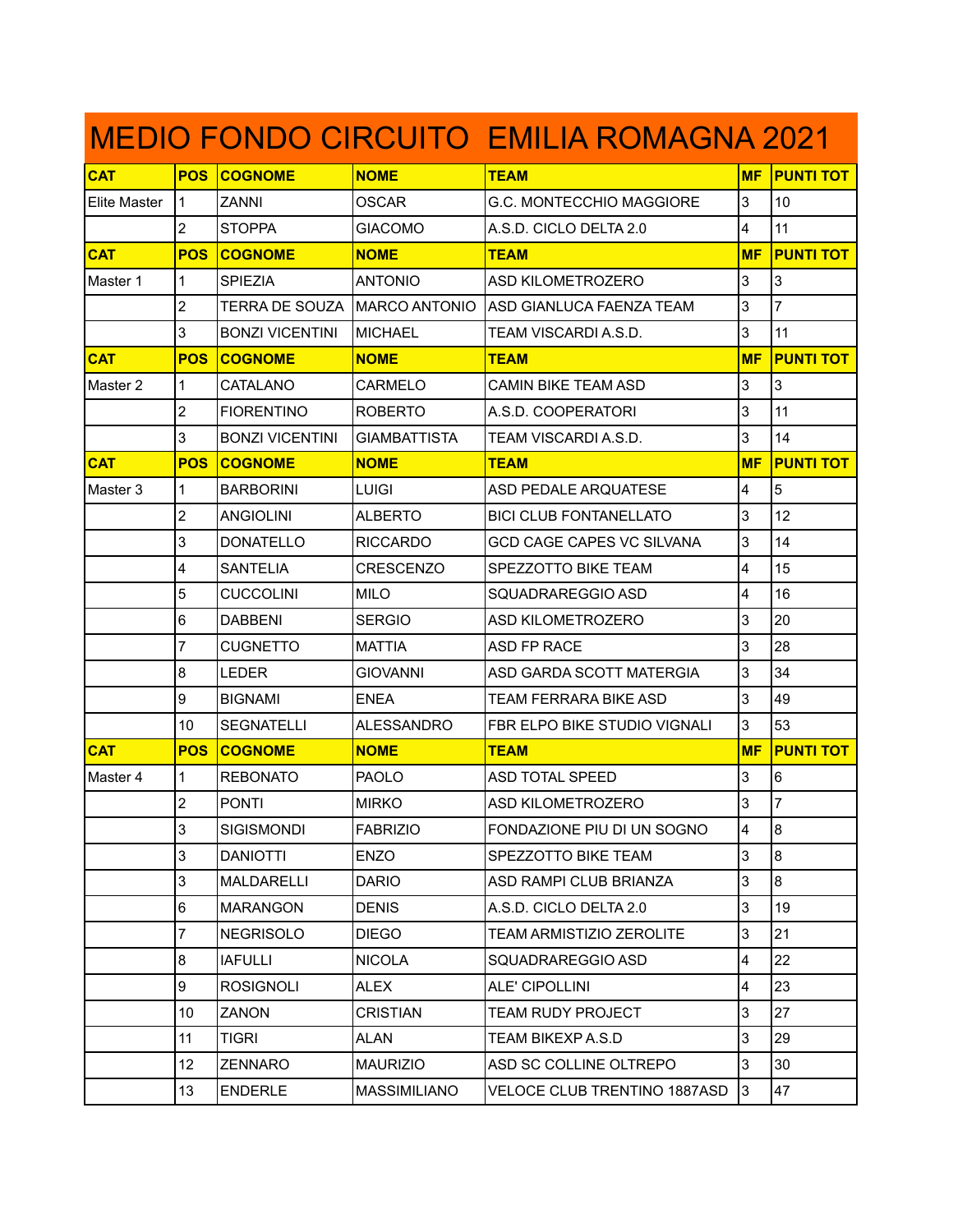| <b>CAT</b> | <b>POS</b>     | <b>COGNOME</b>      | <b>NOME</b>      | <b>TEAM</b>                     | <b>MF</b>               | <b>PUNTI TOT</b> |
|------------|----------------|---------------------|------------------|---------------------------------|-------------------------|------------------|
| Master 5   | 1              | <b>BORSARI</b>      | <b>ANDREA</b>    | ALE' CIPOLLINI                  | 4                       | 6                |
|            | $\overline{2}$ | <b>TOGNI</b>        | <b>ANDREA</b>    | TEAM MORETTI A.S.D.             | 3                       | l9               |
|            | 3              | <b>FOLETTI</b>      | <b>ANDREA</b>    | SQUADRAREGGIO ASD               | 3                       | 21               |
|            | 4              | <b>LOPEZI</b>       | <b>STEFANO</b>   | <b>TEAM ARMISTIZIO ZEROLITE</b> | 3                       | 29               |
|            | 5              | CASTAGNETTI         | ALESSANDRO       | A.S.D. COOPERATORI              | 3                       | 37               |
|            | 6              | <b>FADANELLI</b>    | <b>MAURO</b>     | <b>NEW TEAM ASD</b>             | 3                       | 38               |
|            | $\overline{7}$ | <b>MAZZONI</b>      | <b>VALENTINO</b> | TEAM FERRARA BIKE ASD           | 3                       | 48               |
| <b>CAT</b> | <b>POS</b>     | <b>COGNOME</b>      | <b>NOME</b>      | <b>TEAM</b>                     | <b>MF</b>               | <b>PUNTI TOT</b> |
| Master 6   | $\mathbf{1}$   | <b>GUARESCHI</b>    | <b>PAOLO</b>     | <b>BIKE ROAD TEAM</b>           | $\overline{\mathbf{4}}$ | 4                |
|            | $\overline{2}$ | DAL MORO            | LUCA             | <b>TEAM OUTSIDERS ADS</b>       | 3                       | 6                |
|            | $\overline{2}$ | <b>MAZZOLI</b>      | <b>PAOLO</b>     | ASD GIANLUCA FAENZA TEAM        | 3                       | 6                |
|            | 4              | <b>STOCKER</b>      | <b>MARKUS</b>    | ATHLETIC CLUB MERANO            | 3                       | 13               |
|            | 5              | <b>POLETTO</b>      | <b>FABRIZIO</b>  | A.S.D. CICLO DELTA 2.0          | 3                       | 14               |
|            | 6              | <b>TURRI</b>        | <b>GIOVANNI</b>  | ASD FP RACE                     | 3                       | 18               |
|            | 7              | DAZIALE             | <b>FERRUCCIO</b> | ASD CONTROVENTO                 | $\overline{\mathbf{4}}$ | 23               |
|            | $\overline{7}$ | <b>PERISSINOTTO</b> | <b>ANDREA</b>    | <b>HAPPY BIKERS</b>             | 3                       | 23               |
|            | 9              | <b>CUOGHI</b>       | <b>DARIO</b>     | ASD MTB TEAM ORLANDI            | 3                       | 25               |
|            | 10             | <b>PRESUTTI</b>     | <b>GIACOMO</b>   | ASD SC COLLINE OLTREPO          | 3                       | 26               |
|            | 11             | <b>BESAGGIO</b>     | <b>RENATO</b>    | <b>TEAM ARMISTIZIO ZEROLITE</b> | 3                       | 31               |
|            | 12             | <b>LOMBATTI</b>     | <b>FILIPPO</b>   | A.S.D. OLTRELABICI              | 5                       | 36               |
|            | 13             | <b>PASQUALI</b>     | <b>MORENO</b>    | ASD FP RACE                     | 3                       | 37               |
|            | 14             | <b>MARIN</b>        | <b>MIRCO</b>     | G.C. MONTECCHIO MAGGIORE        | $\overline{4}$          | 48               |
|            | 15             | <b>INCERTI</b>      | <b>ROMANO</b>    | A.S.D. COOPERATORI              | 3                       | 52               |
|            | 16             | <b>RIGAMONTI</b>    | <b>MAURO</b>     | <b>ASD SPRING CLUB</b>          | 3                       | 55               |
|            | 17             | <b>VISENTIN</b>     | <b>VALENTINO</b> | <b>G.S. PRASECCOBIESSE</b>      | 3                       | 74               |
| <b>CAT</b> |                | <b>POS COGNOME</b>  | <b>NOME</b>      | <b>TEAM</b>                     | <b>MF</b>               | <b>PUNTI TOT</b> |
| Master 7   | $\mathbf{1}$   | <b>RIGHI</b>        | <b>FRANCO</b>    | TEAM LNC JO.WE.                 | 4                       | 3                |
|            | $\overline{2}$ | <b>BARTOLI</b>      | <b>MICHELE</b>   | A.S.D. COOPERATORI              | 4                       | 6                |
|            | 3              | <b>CAPRIOLI</b>     | PIER AGOSTINO    | PPR CICLYNG                     | 3                       | 12               |
|            | 3              | <b>GIAROLI</b>      | <b>MARCO</b>     | SQUADRAREGGIO ASD               | 3                       | 12               |
|            | 5              | <b>MELIS</b>        | <b>PAOLO</b>     | ALE' CIPOLLINI                  | 4                       | 15               |
|            | 6              | <b>CAMORANI</b>     | <b>ROBERTO</b>   | A.S.D. COOPERATORI              | 3                       | 21               |
|            | $\overline{7}$ | <b>SOINI</b>        | <b>MARIO</b>     | CICLI TURRINA ARCMAX            | 3                       | 23               |
|            | 8              | <b>BOSCATO</b>      | <b>ENRICO</b>    | <b>TEAM ARMISTIZIO ZEROLITE</b> | 3                       | 28               |
|            | 8              | <b>BLENGINO</b>     | <b>GIUSEPPE</b>  | ASD GS MONDO BIKE               | 3                       | 28               |
| <b>CAT</b> | <b>POS</b>     | <b>COGNOME</b>      | <b>NOME</b>      | <b>TEAM</b>                     | <b>MF</b>               | <b>PUNTI TOT</b> |
| Master 8   | $\overline{1}$ | <b>LUCCINI</b>      | WALTER           | <b>ASD BICIBIKE 93</b>          | 3                       | 8                |